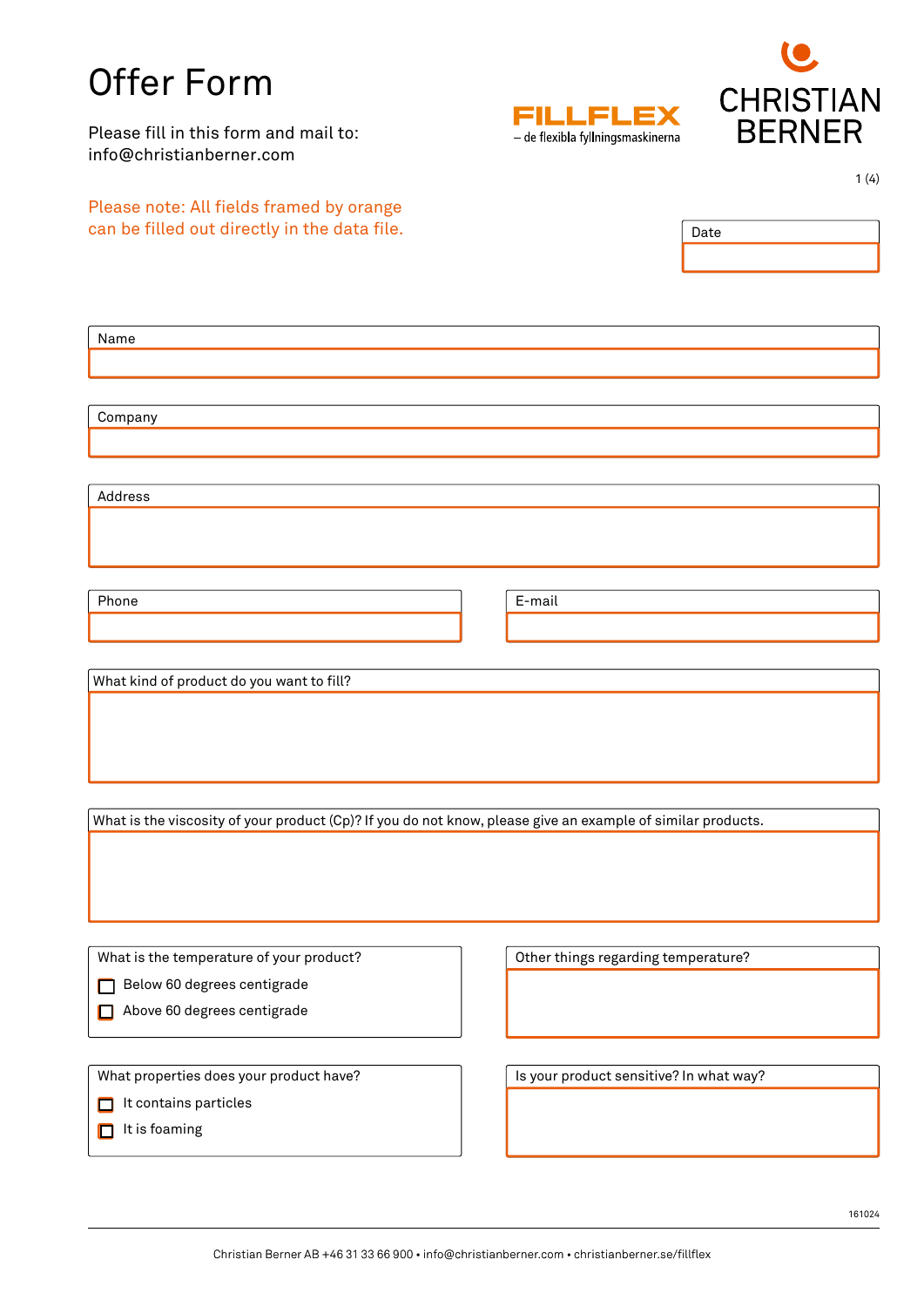Do you have previous experience of similar machines in your production? Are you using other pumps – of what type? Material? Shaft seal? Rubber material? etc.

What volume do you want to fill?

How many units per minute do you want to fill?

What type of packaging?

Packaging size? Diameter of hole?

How is the product transferred to the filling machine? Type and position of product tank?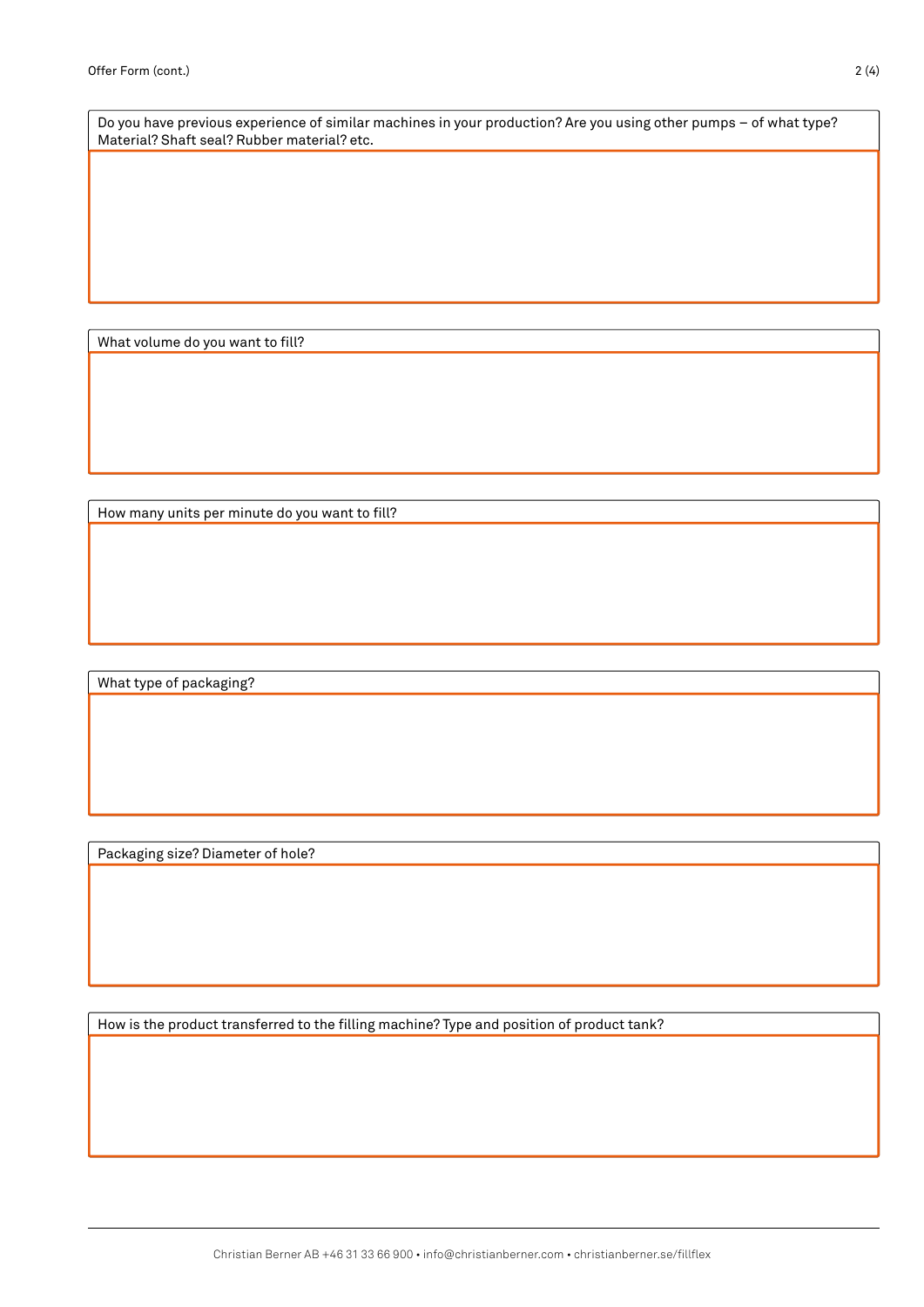Mark the the alternative that best describes your future filling with Fillflex. Feel free to add your own comments in the box below.